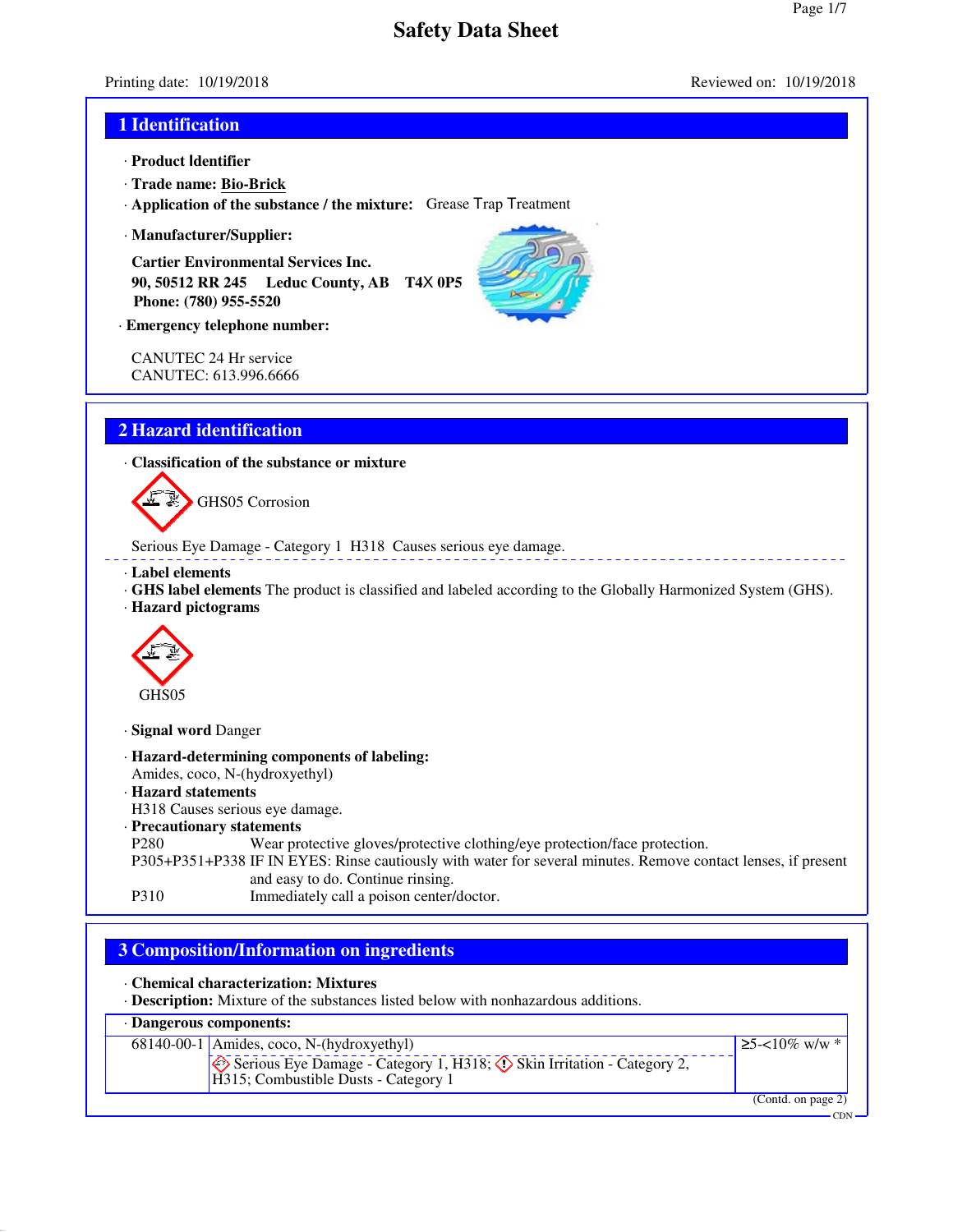Printing date 10/19/2018 **Reviewed on 10/19/2018** Reviewed on 10/19/2018

#### **Trade name: Bio-Brick**

|                                                               |                                                                     | (Contd. of page 1) |  |
|---------------------------------------------------------------|---------------------------------------------------------------------|--------------------|--|
|                                                               | $\overline{68131}$ -39-5   Alcohols, C12-15, ethoxylated            | $1-5\%$ w/w $*$    |  |
|                                                               | $\Diamond$ Eye Irritation - Category 2A, H319                       |                    |  |
|                                                               | 68411-30-3 Benzenesulfonic acid, C10-13-alkyl derivs., sodium salts | $1-5\%$ w/w $*$    |  |
|                                                               | $\Diamond$ Acute Toxicity (Oral) - Category 4, H302                 |                    |  |
| * Actual concentration ranges are withheld as a trade secret. |                                                                     |                    |  |

· **Additional information**

The specific chemical identity and/or exact percentage composition has been withheld as a trade secret. For the wording of the listed hazard phrases refer to section 16.

### **4 First aid measures**

#### · **Description of first aid measures**

- · **After inhalation** Supply fresh air; consult doctor in case of complaints.
- · **After skin contact**

Immediately wash with water and soap and rinse thoroughly.

- If skin irritation continues, consult a doctor.
- · **After eye contact** Rinse opened eye for several minutes under running water. Then consult a doctor.
- · **After swallowing** Call a doctor immediately.
- · **Information for doctor** Show this safety data sheet to the doctor in attendance.
- · **Most important symptoms and effects, both acute and delayed**

The symptoms and effects are as expected from the hazards shown in section 2. No specific product related symptoms are known.

· **Indication of any immediate medical attention and special treatment needed** No further relevant information available.

### **5 Firefighting measures**

- · **Extinguishing media**
- · **Suitable extinguishing agents** Use fire fighting measures that suit the environment.
- · **Special hazards arising from the substance or mixture** No further relevant information available.
- · **Advice for firefighters** Self-contained breathing apparatus
- · **Protective equipment:**

Wear self-contained respiratory protective device.

Wear fully protective suit.

### **6 Accidental release measures**

#### · **Personal precautions, protective equipment and emergency procedures**



Wear protective equipment. Keep unprotected persons away.

- · **Environmental precautions:** No special measures required.
- · **Methods and material for containment and cleaning up:** Use neutralizing agent.
- Dispose contaminated material as waste according to item 13.
- Pick up mechanically.
- Ensure adequate ventilation.
- · **Reference to other sections**
- See Section 7 for information on safe handling

(Contd. on page 3)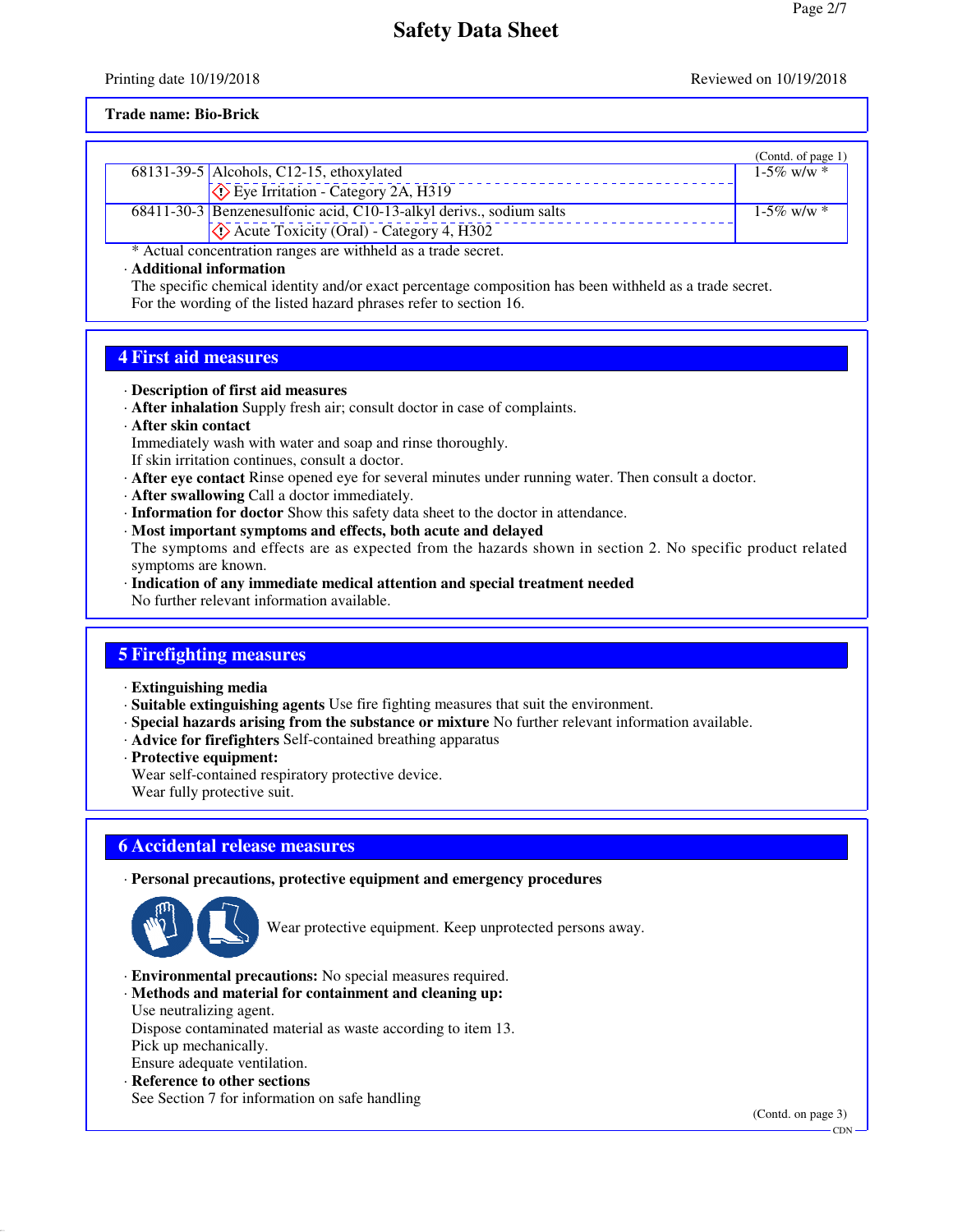#### Printing date 10/19/2018 **Reviewed on 10/19/2018** Reviewed on 10/19/2018

#### **Trade name: Bio-Brick**

See Section 8 for information on personal protection equipment. See Section 13 for disposal information.

### **7 Handling and storage**

- · **Handling**
- · **Precautions for safe handling** Ensure good ventilation/exhaustion at the workplace.
- · **Information about protection against explosions and fires:** No special measures required.
- · **Conditions for safe storage, including any incompatibilities**
- · **Storage**
- · **Requirements to be met by storerooms and receptacles:** No special requirements.
- · **Information about storage in one common storage facility:** Store away from foodstuffs.
- · **Further information about storage conditions:** Keep receptacle tightly sealed.

· **Storage class** 13

· **Specific end use(s)** No further relevant information available.

#### **8 Exposure controls/ Personal protection**

#### · **Control parameters**

· **Components with limit values that require monitoring at the workplace:**

#### **57-55-6 propylene glycol (0.5-1.5%)**

EV Long-term value:  $155*10**$  mg/m<sup>3</sup>,  $50*$  ppm

\*vapour and aerosol;\*\*aerosol only

- · **Additional information:** The lists that were valid during the creation were used as basis.
- · **Exposure controls** Use local exhaust ventilation to control airborne concentrations below exposure limits.
- · **Personal protective equipment**
- · **General protective and hygienic measures**
- Keep away from foodstuffs, beverages and feed. Immediately remove all soiled and contaminated clothing
- Wash hands before breaks and at the end of work.
- 

Avoid contact with the eyes and skin.

· **Breathing equipment:**



Use suitable respiratory protective device in case of insufficient ventilation.

Use respirators and components tested and approved under appropriate government standards such as NIOSH (US) or CEN (EU). To determine the appropriate type of respiratory protection that should be used, a hazard assessment should be performed prior to using the product. Environmental conditions such as ventilation and other contaminants may affect the type of respiratory protection that is chosen.

Refer to CSA Standard Z94.4 for "Selection, Use and Care of Respirators".

#### · **Protection of hands:**

Protective gloves

The glove material has to be impermeable and resistant to the product/ the substance/ the preparation.

Selection of the glove material on consideration of the penetration times, rates of diffusion and the degradation · **Penetration time of glove material**

The exact break through time has to be found out by the manufacturer of the protective gloves and has to be observed.

· **Protective Gloves** I.E., Nitrile, Viton, Neoprene

(Contd. on page 4)

CDN

(Contd. of page 2)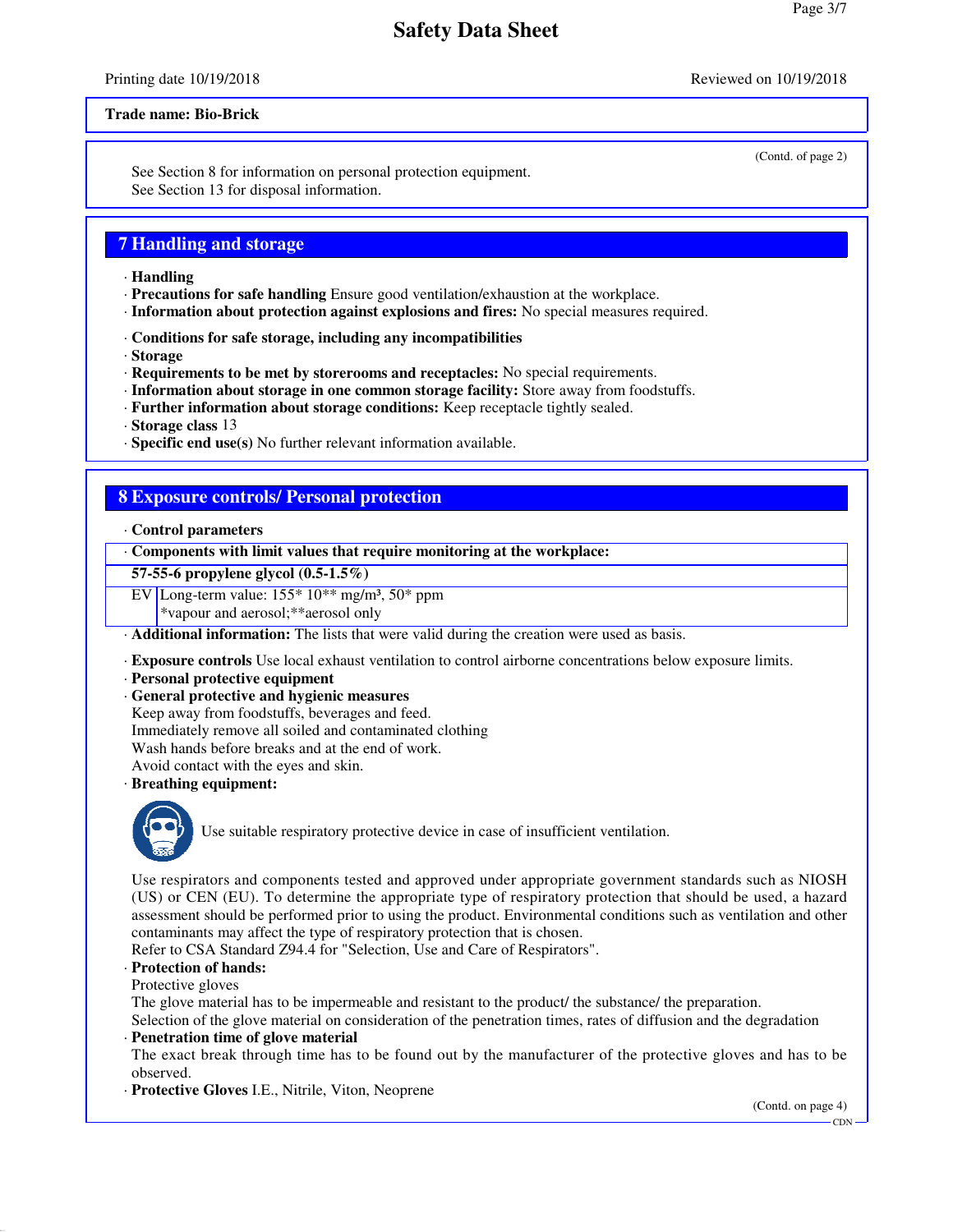Printing date 10/19/2018 Reviewed on 10/19/2018

**Trade name: Bio-Brick**

· **Eye protection:** Tightly sealed goggles.

· **Body protection:** Protective work clothing.

## **9 Physical and chemical properties**

| Information on basic physical and chemical properties<br><b>General Information</b><br>· Appearance: |                                                                                                               |  |  |  |
|------------------------------------------------------------------------------------------------------|---------------------------------------------------------------------------------------------------------------|--|--|--|
| Form:                                                                                                | Solid.                                                                                                        |  |  |  |
| Color:                                                                                               | According to product specification<br>Characteristic                                                          |  |  |  |
| · Odor:<br>Odor threshold:                                                                           | Not determined.                                                                                               |  |  |  |
| · pH-value:                                                                                          | Not applicable.                                                                                               |  |  |  |
|                                                                                                      |                                                                                                               |  |  |  |
| Change in condition<br><b>Melting point/Melting range:</b><br><b>Boiling point/Boiling range:</b>    | undetermined<br>200 °C                                                                                        |  |  |  |
| · Flash point:                                                                                       | Not applicable                                                                                                |  |  |  |
| · Flammability (solid, gaseous)                                                                      | Not determined.                                                                                               |  |  |  |
| · Decomposition temperature:                                                                         | Not determined.                                                                                               |  |  |  |
| · Auto igniting:                                                                                     | Product is not selfigniting.                                                                                  |  |  |  |
| · Danger of explosion:                                                                               | Product does not present an explosion hazard.                                                                 |  |  |  |
| · Explosion limits:                                                                                  |                                                                                                               |  |  |  |
| Lower:                                                                                               | Not determined.                                                                                               |  |  |  |
| <b>Upper:</b>                                                                                        | Not determined.                                                                                               |  |  |  |
| · Vapor pressure:                                                                                    | Not applicable.                                                                                               |  |  |  |
| $\cdot$ Density at 20 °C:                                                                            | $22.6$ g/cm <sup>3</sup>                                                                                      |  |  |  |
| · Relative density                                                                                   | Not determined.                                                                                               |  |  |  |
| · Vapor density                                                                                      | Not applicable.                                                                                               |  |  |  |
| · Evaporation rate                                                                                   | Not applicable.                                                                                               |  |  |  |
| · Solubility in / Miscibility with                                                                   |                                                                                                               |  |  |  |
| Water:                                                                                               | Insoluble                                                                                                     |  |  |  |
| · Partition coefficient (n-octanol/water): Not determined.                                           |                                                                                                               |  |  |  |
| · Viscosity:                                                                                         |                                                                                                               |  |  |  |
| dynamic:                                                                                             | Not applicable.                                                                                               |  |  |  |
| kinematic:                                                                                           | Not applicable.                                                                                               |  |  |  |
| · Solvent content:                                                                                   |                                                                                                               |  |  |  |
| <b>Organic solvents:</b>                                                                             | 2.3%                                                                                                          |  |  |  |
| <b>Solids content:</b>                                                                               | 100.0 $%$                                                                                                     |  |  |  |
| <b>Other information</b>                                                                             | The above data are typical values and do not constitute a specification.<br>*Properties have been calculated. |  |  |  |

### **10 Stability and reactivity**

· **Reactivity** No further relevant information available.

(Contd. on page 5)

(Contd. of page 3)

CDN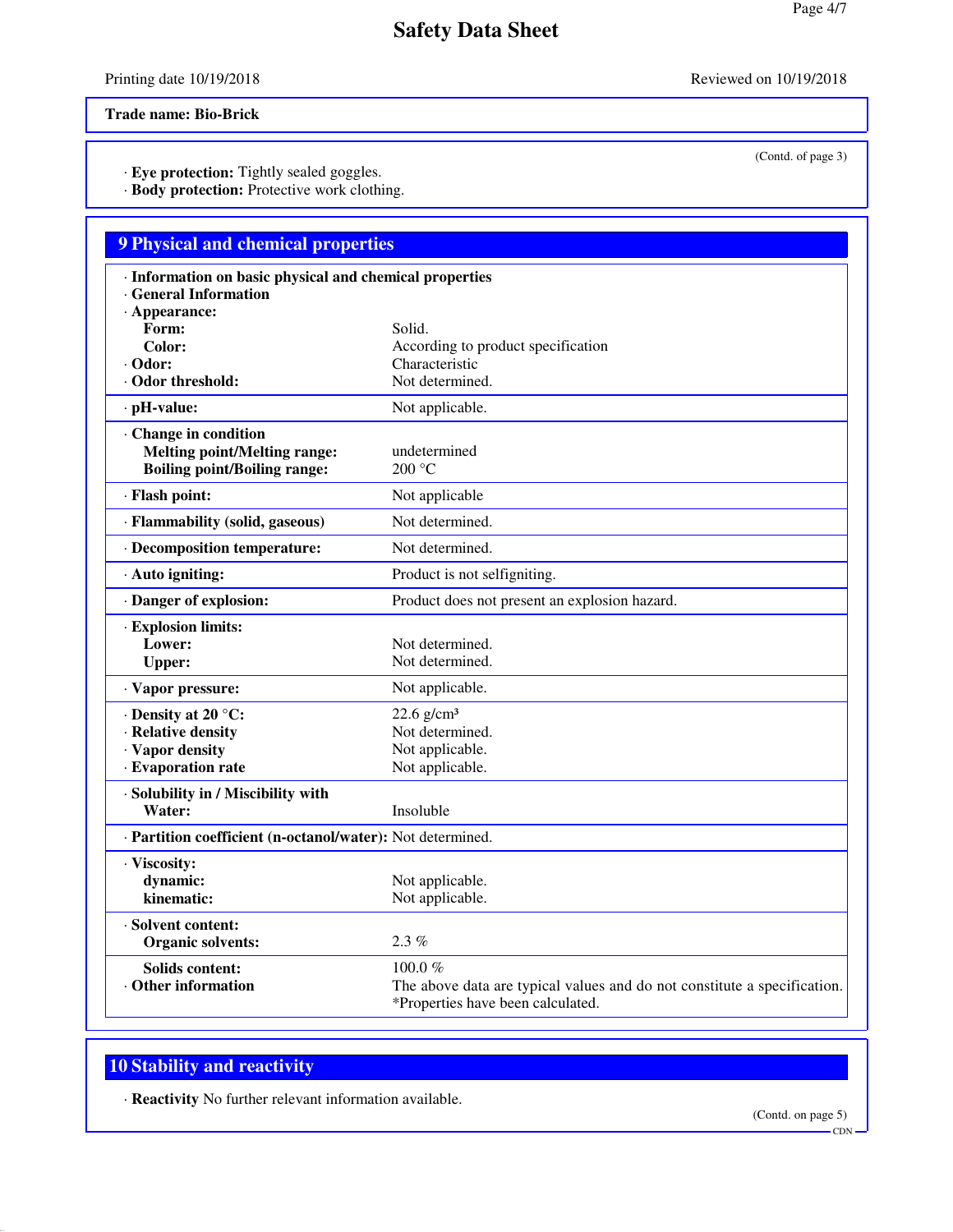Printing date 10/19/2018 **Reviewed on 10/19/2018** Reviewed on 10/19/2018

(Contd. of page 4)

**Trade name: Bio-Brick**

- · **Chemical stability** Stable under recommended storage conditions
- · **Thermal decomposition / conditions to be avoided:** No decomposition if used according to specifications.
- · **Possibility of hazardous reactions** No dangerous reactions known
- · **Conditions to avoid** No further relevant information available.
- · **Incompatible materials:** No further relevant information available.
- · **Hazardous decomposition products:** No dangerous decomposition products known

#### **11 Toxicological information**

- · **Information on toxicological effects**
- · **Acute toxicity:**
- · **Primary irritant effect:**
- · **on the skin:** Based on available data, the classification criteria are not met.
- · **on the eye:** Strong irritant with the danger of severe eye injury.
- · **Sensitization:** No sensitizing effects known.
- · **Additional toxicological information:**

The product shows the following dangers according to the calculation method of the General EU Classification Guidelines for Preparations as issued in the latest version: Irritant

· **Carcinogenic categories**

| · IARC (International Agency for Research on Cancer) |                                                |    |
|------------------------------------------------------|------------------------------------------------|----|
|                                                      | 5989-27-5 (R)-p-mentha-1,8-diene               | 3  |
|                                                      | 91-64-5 Coumarin                               | 3  |
|                                                      | 68603-42-9 Amides, coco, N,N-bis(hydroxyethyl) | 2B |
|                                                      | 111-42-2 $2,2$ -iminodiethanol                 | 2B |
|                                                      | 97-53-0 Eugenol                                |    |
| · NTP (National Toxicology Program)                  |                                                |    |
| None of the ingredients is listed.                   |                                                |    |

### **12 Ecological information**

· **Toxicity**

· **Aquatic toxicity:**

**68131-39-5 Alcohols, C12-15, ethoxylated**

LC50 1.4 mg/l (Pimephales promelas (Fathead minnow))

EC50  $(0.14 \text{ mg/l}$  (Daphnia magna) (48 hours)

 $ErC50$  0.75 mg/l (Selenastrum capricornutum) (96 hours)

· **Persistence and degradability** No further relevant information available.

· **Behavior in environmental systems:**

- · **Bioaccumulative potential** No further relevant information available.
- · **Mobility in soil** No further relevant information available.
- · **Results of PBT and vPvB assessment**
- · **PBT:** Not applicable.

· **vPvB:** Not applicable.

· **Other adverse effects** No further relevant information available.

(Contd. on page 6)

CDN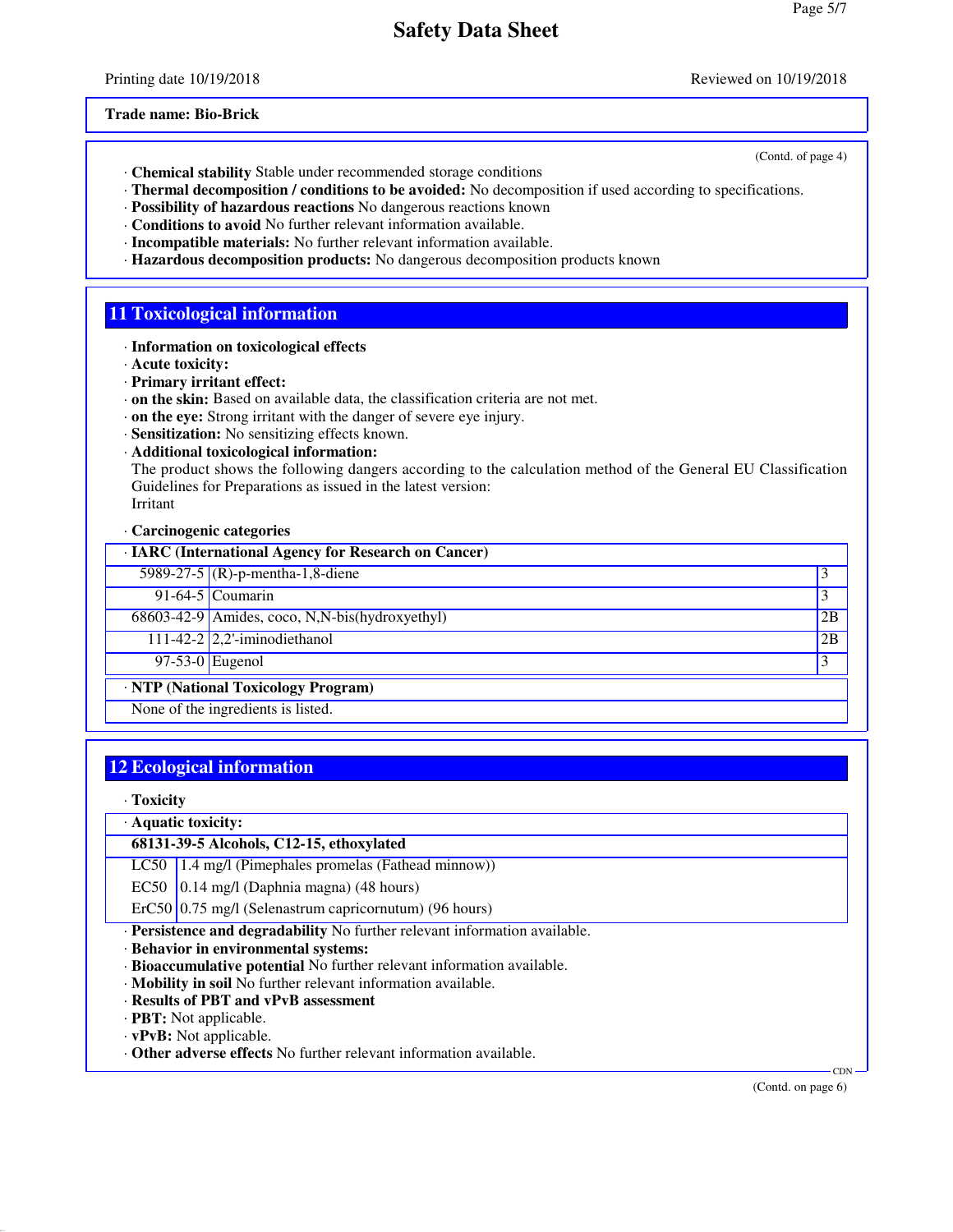#### Printing date 10/19/2018 Reviewed on 10/19/2018

**Trade name: Bio-Brick**

(Contd. of page 5)

#### **13 Disposal considerations**

· **Waste treatment methods**

· **Recommendation** Dispose of in accordance with local, state, and federal regulations.

· **Uncleaned packagings:**

· **Recommendation:** Disposal must be made according to official regulations.

### **14 Transport information**

| <b>· UN-Number</b><br>· DOT, TDG, ADN, IMDG, IATA                                                    | Void            |  |
|------------------------------------------------------------------------------------------------------|-----------------|--|
| · UN proper shipping name<br>· DOT, TDG, ADN, IMDG, IATA                                             | Void            |  |
| · Transport hazard class(es)                                                                         |                 |  |
| · DOT, TDG, ADN, IMDG, IATA<br>Class                                                                 | Void            |  |
| · Packing group<br>· DOT, TDG, IMDG, IATA                                                            | Void            |  |
| · Environmental hazards:                                                                             | Not applicable. |  |
| · Special precautions for user                                                                       | Not applicable. |  |
| Transport in bulk according to Annex II of<br><b>MARPOL73/78 and the IBC Code</b><br>Not applicable. |                 |  |
| · UN "Model Regulation":                                                                             | Void            |  |
|                                                                                                      |                 |  |

### **15 Regulatory information**

· **Safety, health and environmental regulations/legislation specific for the substance or mixture** · **Sara**

· **SARA Section 355 (extremely hazardous substances)** None of the ingredients is listed.

· **SARA Section 313 (specific toxic chemical listings)**

111-42-2 2,2'-iminodiethanol

67-56-1 Methanol

· **TSCA (Toxic Substances Control Act) (Substances not listed)**

All ingredients are listed.

· **Canadian substance listings:**

· **Canadian Domestic Substances List (DSL) (Substances not listed)**

All ingredients are listed.

· **GHS label elements** The product is classified and labeled according to the Globally Harmonized System (GHS). (Contd. on page 7)

 $-CDN$